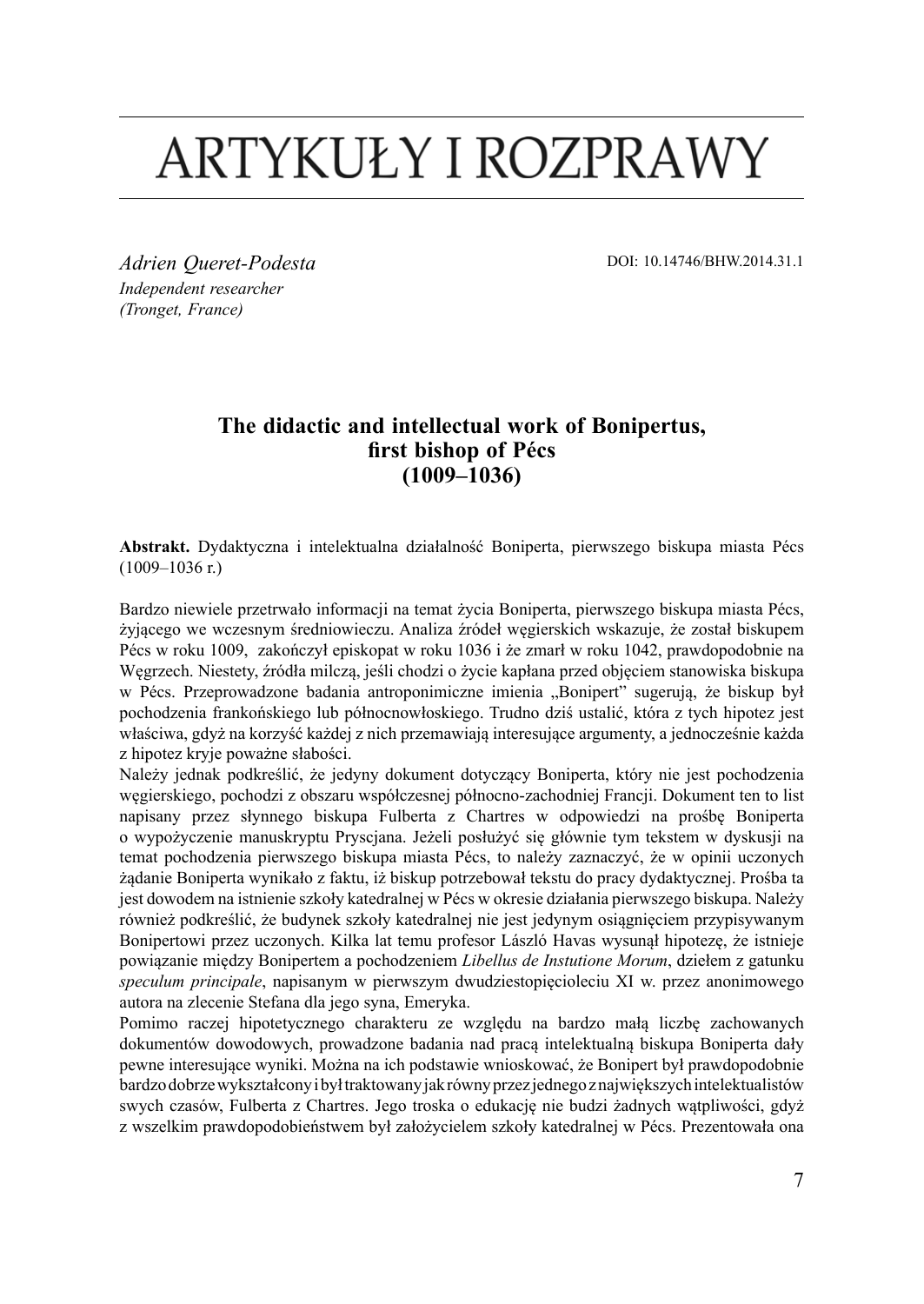zapewne dobry poziom niedługo po jej założeniu. Jak wynika z naszego pobieżnego badania kwestii związku między Bonipertusem a *Libellus de Institutione Morum*, pytanie dotyczące tego dzieła literackiego jest dużo bardziej złożone. Nie można jednak formalnie wykluczyć hipotezy, że pierwszy biskup miasta Pécs był zaangażowany w tworzenie pierwszego pomnika średniowiecznej literatury węgierskiej.

**Słowa kluczowe**: edukacja, osiągnięcia intelektualne, historia literatury węgierskiej, średniowiecze, kościół na Węgrzech

**Keywords**: education, intellectual history, history of hungarian literature, middle ages, church in Hungary

## **Introduction**

We have very little information about the life of Bonipert, first bishop of Pécs in the Middle Ages. The analysis of Hungarian sources shows that he became bishop of Pécs in  $1009<sup>1</sup>$ , that his episcopate ended in  $1036<sup>2</sup>$  and that he died in  $1042<sup>3</sup>$ , probably in Hungary<sup>4</sup> . We can also add that in a lost historical catalogue about the bishops of Pécs quoted by 18th century historians, Bonipert is mentioned as the chaplain of the King Stephen I  $(1000-1038)^5$ . Unfortunately, the sources remain virtually silent about his life before he became bishop of Pécs, but the date of this event and the mention of his death in 1042 lead us to conclude that he was probably born between 970 and 985. Moreover, scholars underline that the anthroponomical study of the name "Bonipert" suggests that he was either from Frankish or North-Italian origin<sup>6</sup>, but it is hard to establish which hypothesis is correct, since both present some interesting arguments but also some serious weaknesses.

However, it should be underlined that the only document concerning Bonipert which is not of Hungarian provenance comes from today's North-western France. This document is a letter written by Fulbert of Chartres as an answer to Bonipert's request to borrow a manuscript by Priscian<sup>7</sup>. If this text is mainly used in the discussion concerning the origin of Pécs' first bishop, it should be added that numerous scholars also state that Bonipert's demand results from the fact that the bishop needed this work for teaching

- <sup>4</sup> Nemerkényi Előd, *Latin classics in medieval Hungary eleventh century* Budapest, Debrecen, 2004, 25.
- <sup>5</sup> Joseph Koller, *Historia episcopatum Quinqueecclesiarum*, tome I, Bratislava, 1782, 5–8.

<sup>1</sup> *Diplomata Hungariae Antiquissima*, Györffy György (ed.), Tome 1, 1000–1131, Budapest, 1992, (*DHA*), document 9/I, 58.

<sup>2</sup> *Annales Posonienses,* Madzsar Imre (ed.), *Scriptores Rerum Hungaricarum*, Budapest 1999 (réédition: premičre édition Budapest 1938) volume I,. 125, year 1036: "Maurus episcopus est effectus".

<sup>&</sup>lt;sup>3</sup> Annales Posonienses, 125, year 1042: "Bonipertus episcopus obiit".

<sup>6</sup> Nemerkényi Előd, *Latin classics in medieval Hungary*, 21–22. Voir aussi Kiss Gergély, " A 11. Századi pécsi püspökök" (Bonipert, Mór, és István),... About the italian hypothesis see principally Györffy György *Szent István történeti kutatásunkban*. In: Glatz Ferenc, Kárdos József (Szerk.): Szent István és kora*,* Budapest, 1988, 21–22.

<sup>&</sup>lt;sup>7</sup> *DHA*, document 18, 104: "Significavit autem nobis filius noster tuusque fidelis Hilduinus tuae caritatis *erga nos insigna fideliter asserens unum de nostris Priscianis te velle…".*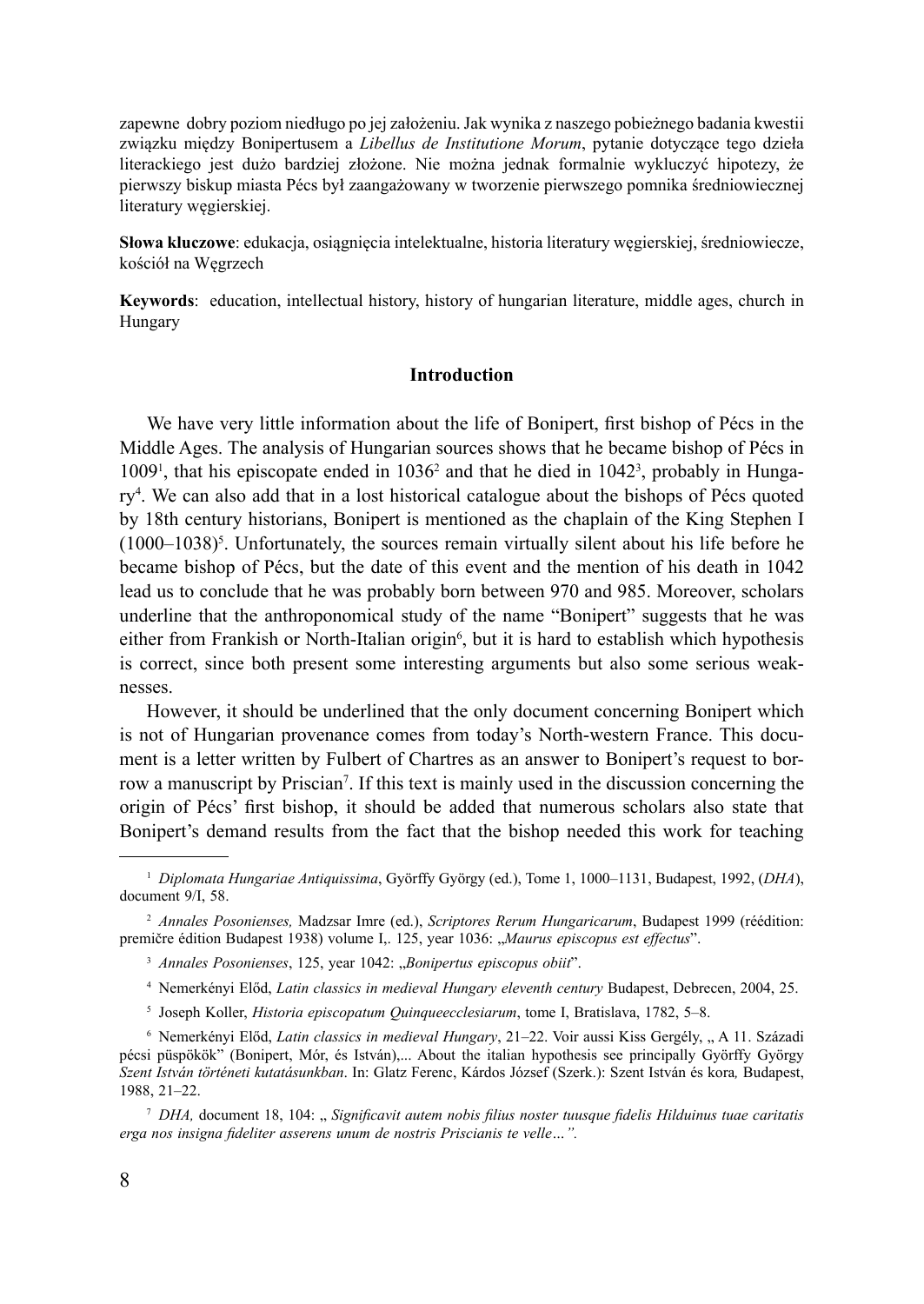purposes, and that this request proves the existence of a cathedral school in Pécs at the time of its first bishop<sup>8</sup>. We must also underline that the building of the cathedral school is not the only intellectual achievement attributed to Bonipert by research, since a hypothesis proposed a few years ago by Professor László Havas states the existence of a link between Bonipert and the genesis of the *Libellus de Instutione Morum,* a work belonging to the genre of *speculum principale* and written during the first quarter of the 11th century by an unknown author at the demand of Stephen, for his son Emeric<sup>9</sup>. In order to try to present a more precise picture of Bonipert's teaching, we will divide the article into three parts. The first part will analyse the relationship between Chartres and Pécs, as well as the information given by Fulbert's letter about Pécs' cathedral school, whereas the second part will aim to establish the main features of the school at its beginnings, and the last one will focus of the problem of the relationship between Bonipert and the genesis of the *Libellus de Instutione Morum*.

#### **1. The letter of Fulbert of Chartres and Pécs' cathedral school**

 One of the main qualities of Fulbert's letter is that it proves clearly the existence of a relationship between Pécs' first bishop and the famous bishop/school-master of Chartres, even though researchers already underlined that the personal tone of the letter was not something uncommon in medieval epistolography and that it does enable us to state that the two prelates knew each other personally<sup>10</sup>. However, this supposition remains possible in theory, since the polysemic character of the word *ignotos*11 (ignorant, unknown) present in the text does not conclusively prove that Bonipert never met him personally, but it is also likely that this relationship was also indirect, perhaps triangular<sup>12</sup>, whose three angles would be Fulbert, *Hilduinus*, the bearer of the letter, and Bonipert.

In both cases, the main results of this relationship between the two prelates was the existence of "technical" support from Fulbert to Bonipert. The text of the letter enables us to say that this help had at least two aspects. The first was of course the book supply, as is clearly shown by the case of Priscian's work, whereas the second was the circulation of clerks. It shall be indeed underlined that the letter's bearer, *Hilduinus,* is described by

<sup>8</sup> See for instance Előd Nemerkényi, *Latin classics in medieval Hungary*, p. 25–26, Támas Fedeles and László Koszta, *Pécs (Fünfkirchen) das Bistum und die Bischofsstadt, im Mittelalter,* Vienna 2011, p. 45, and Gergély Kiss, "A 11. Századi pécsi püspökök". Among older litterature Rémig Békefi, *A káptlani iskolak története Magyaroszágon 1540-ig.* (A history of the chapter schools in Hungary until 1540), Budapest, 1910, 132–133 and 253.

<sup>9</sup> *Libellus de institutione morum,* József Balogh (éd.), SRH II, 611–627.

<sup>10</sup> See Előd Nemerkényi, *Latin classics in medieval Hungary,* 22 and Gergély Kiss, "A 11. Századi pécsi püspökök".

<sup>11</sup> *DHA,* document 18, 104: « ... *quod nos licet inmeritos atque ignotos…* ».

<sup>12</sup> This triangle construction comes from Előd Nemerkényi, *Latin classics in medieval Hungary,* 23.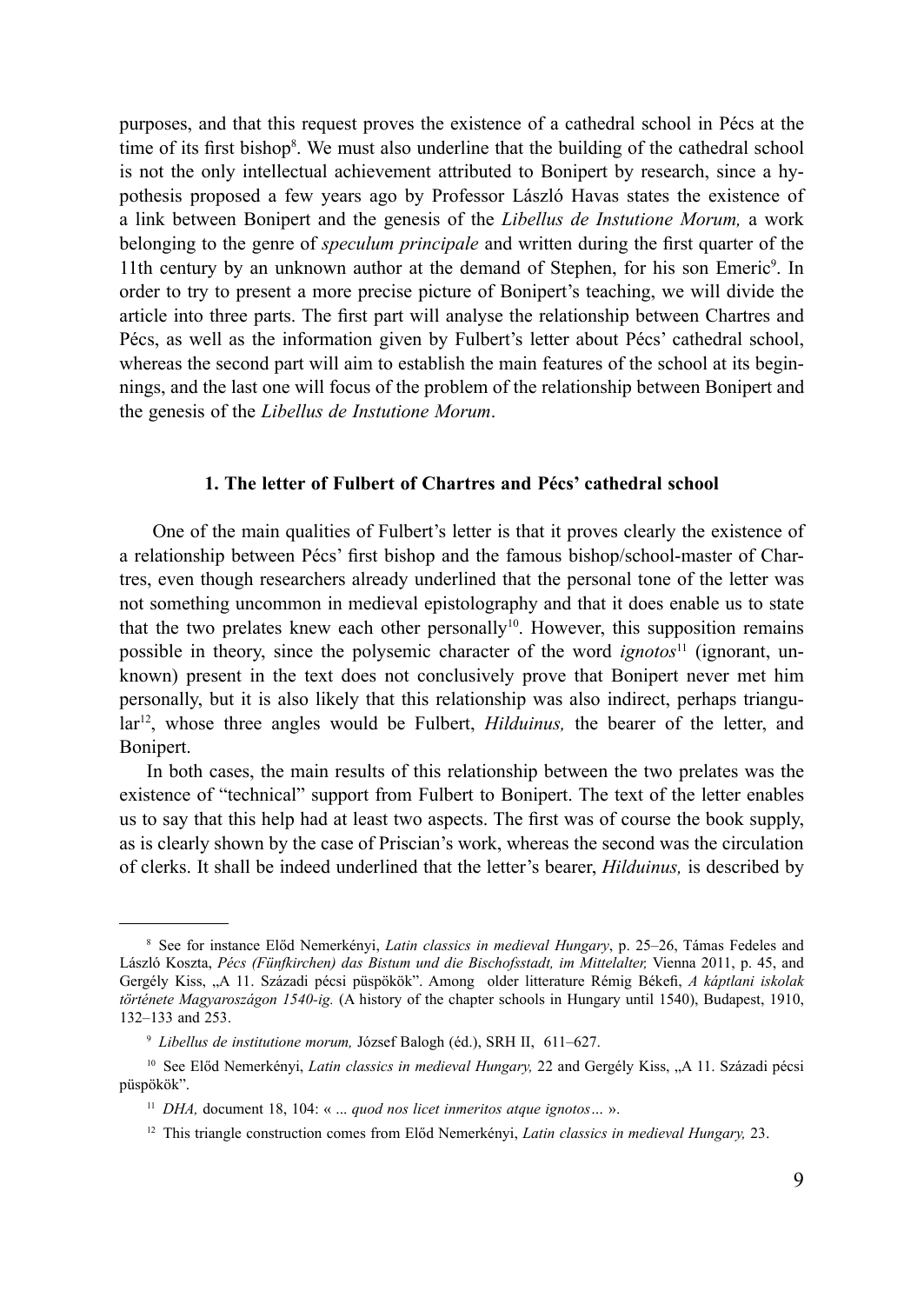Fulbert as « *filius noster tuusque fidelis*»<sup>13</sup>, which proves that he studied at Chartes' cathedral before his arrival in Hungary. However, the fact that we possess only one trace of an epistolary relationship between Fulbert and Bonipert does not enable us to estimate precisely the importance of this phenomenon of "technical support", although the presence of *Hilduinus* at Bonipert's episcopal seat suggests that the help received from Chartres played an important role in the development of Pécs' cultural life in Bonipert's time.

However, the text of Fulbert's letter suggests strongly that this support was not given for free. We should bear in mind that this document is the answer to a request for a manuscript, an item that was hard to produce, since its making required time, knowledge and also rather costly materials, and therefore had great value. The analysis of similar documents proves that manuscripts were almost always exchanged in return for a gift of equal value, which could be be another manuscript or an object of a completely different nature. This rule of course also applies to Priscian's works. A document issued in 1044 mentions, thus, that the cathedral of Barcelona bought a Priscian manuscript from a Jew in return for a house and a farm<sup>14</sup>. In this context, it seems to us that the "presents" mentioned in the the text<sup>15</sup> were a gift whose goal could have been a kind of anticipated compensation for the manuscript in order to make sure that Priscian's work would be sent.

Proceeding in our analysis of Fulbert's letter, it must be stressed that this text does not contain any clear reference to the existence of a cathedral school in Bonipert's diocese. The presence of the verb *docere* (to teach) and of the word *sapientia* (wisdom, knowledge) in the second sentence of the document<sup>16</sup> proves that the bishop of Pécs was involved in teaching and was effective, but it is likely that Fulbert had in mind the teaching of the Christian faith. Moreover, we must add that the letter does not offer any information about the cause of Bonipert's wish to have access to one book by Priscian. However, the nature of Priscian's works suggests strongly that the request of Pécs' first bishop could have been motivated by didactic needs, even though the other explanatory possibilities, like for instance literary purposes, cannot be formally excluded.

Another important problem is the fact that the document does not offer any concrete information about the nature of the work by Priscian needed by Bonipert. The letter designs indeed this work as «*unum de nostris Priscianis*»: if the word *unum* shows clearly that the *scriptorium* of Chartres' cathedral had more than one of Priscian's works at the beginning of the XIth century<sup>17</sup>, it should also be stressed that, according to Hungarian

<sup>13</sup> *DHA,* document 18, 104: « ...*filius noster tuusque fidelis Hilduinus*...».

<sup>14</sup> Hänel Gustav, *Zweiter Bericht des Dr. G. Heine in Berlin über seine litterarische Reise in Spanien.* Serapeum*,* 8čme année (1847), number 6, 86 (quoted by Nemerkényi Előd, *Latin classics in medieval Hungary*, 29).

<sup>15</sup> *DHA,* document 18, 104: « ... *quod nos licet inmeritos atque ignotos salutationis pariterque munere gratiae dignatus es pervenire*».

<sup>16</sup> *DHA,* document 18, 104: « ... *qui te quoque, dilectissime pater, multa sapiencia inlustravit ad docendum populum suum…*».

<sup>17</sup> Also noticed by Előd Nemerkényi, *Latin classics in medieval Hungary*, 20.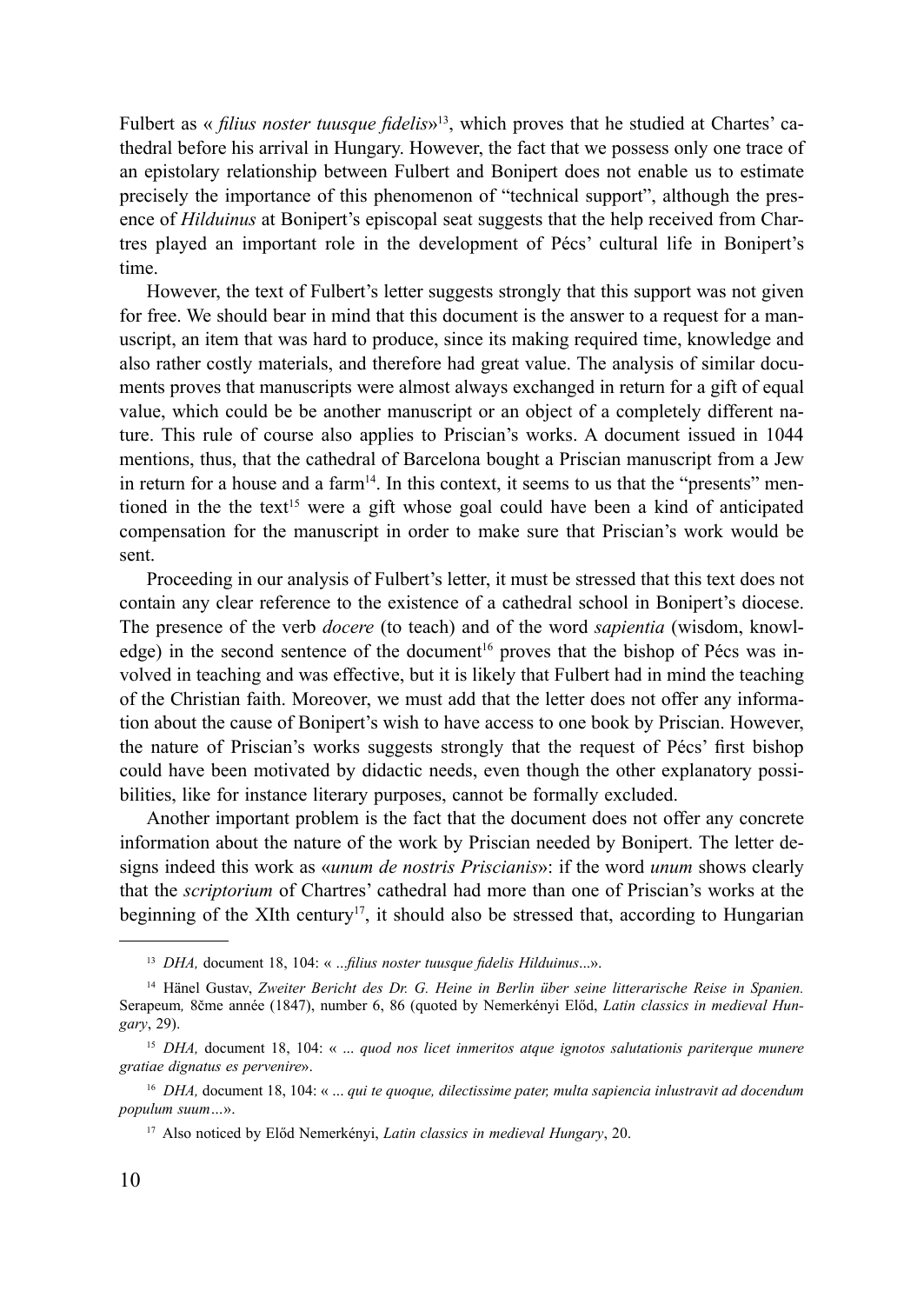classical philologist Előd Nemerkényi, the term *Priscianum* could also mean a manuscript containing more than one work by Prician<sup>18</sup>. Moreover, the catalogue of the cathedral's library does not contain the titles of the works of the grammarian of Cesarea owned by Chartres' bishops at that time, and the specialists can only make hypotheses about the identity of the work needed by Bonipert. The hypothesis commonly accepted by the scholar states that this work was probably the *Institutiones grammaticae<sup>19</sup>*, which is clearly the most important and the best known work of Priscian<sup>20</sup>, but while this supposition seems the most likely, it is unfortunately impossible to confirm.

To sum up the analysis of Fulbert's letter, we can say that this document does not contain any clear evidence of the existence of a cathedral school at Pécs during Bonipert's episcopate, but the need to educate new priests seems to be in itself a good argument in favour of this hypothesis<sup>21</sup> and there is no serious reason to doubt that the first bishop of Pécs endeavoured to establish a teaching structure in his episcopal seat. We shall now try to reconstruct a picture of the school at its very beginning. In this attempt at reconstruction, we will of course focus on the most important features of the school, namely when it was created, its location, its personnel and its level.

### **2. The main features of Pécs' cathedral school at the time of Bonipert**

Although Hungarian scholar Rémig Bekefi stated at the beginning of the 20<sup>th</sup> century that this event must have happened relatively early<sup>22</sup>, there is nothing that enables us to confirm or deny this supposition. The letter by Fulbert is indeed wholly useless in that matter, since a precise dating of this document cannot be established. We must stress here that the dating of the letter after 1020 proposed for instance by E. Nemerkény $i^{23}$  relies mainly on the hypothesis made by some researchers that Bonipert had sent money to Fulbert for the reconstruction of Chartres' cathedral after the fire of  $1020^{24}$ , but this supposition is very doubtful. The only element of the text that could possibly confirm this theory is the mention of "presents" made by Bonipert to Fulbert but as already stated above, the nature of the letter strongly suggests that those presents were rather linked with Bonipert's request for a Priscian manuscript than with Fulbert's demands for the help after the great fire which destroyed his cathedral. The absence of a concrete relationship between the fire at Chartres' cathedral and the epistolary exchange between the two

<sup>18</sup> Előd Nemerkényi, *Latin classics in medieval Hungary*, 14.

<sup>19</sup> See for instance Előd Nemerkényi, *Latin classics in medieval Hungary*, 18.

<sup>20</sup> Előd Nemerkényi, *Latin classics in medieval Hungary*, 26–27.

<sup>21</sup> See Előd Nemerkényi, *Latin classics in medieval Hungary eleventh century*, 25–26, and Gergély Kiss,

<sup>&</sup>quot;A 11. Századi pécsi püspökök".

<sup>22</sup> Rémig Békefi, *A káptlani iskolak története…*, 132–133 and 253.

<sup>23</sup> Nemerkényi Előd, *Latin classics in medieval Hungary*, 13.

<sup>24</sup> Quoted by Nemerkényi Előd, *Latin classics in medieval Hungary*, 20. (Here also further literature on that question).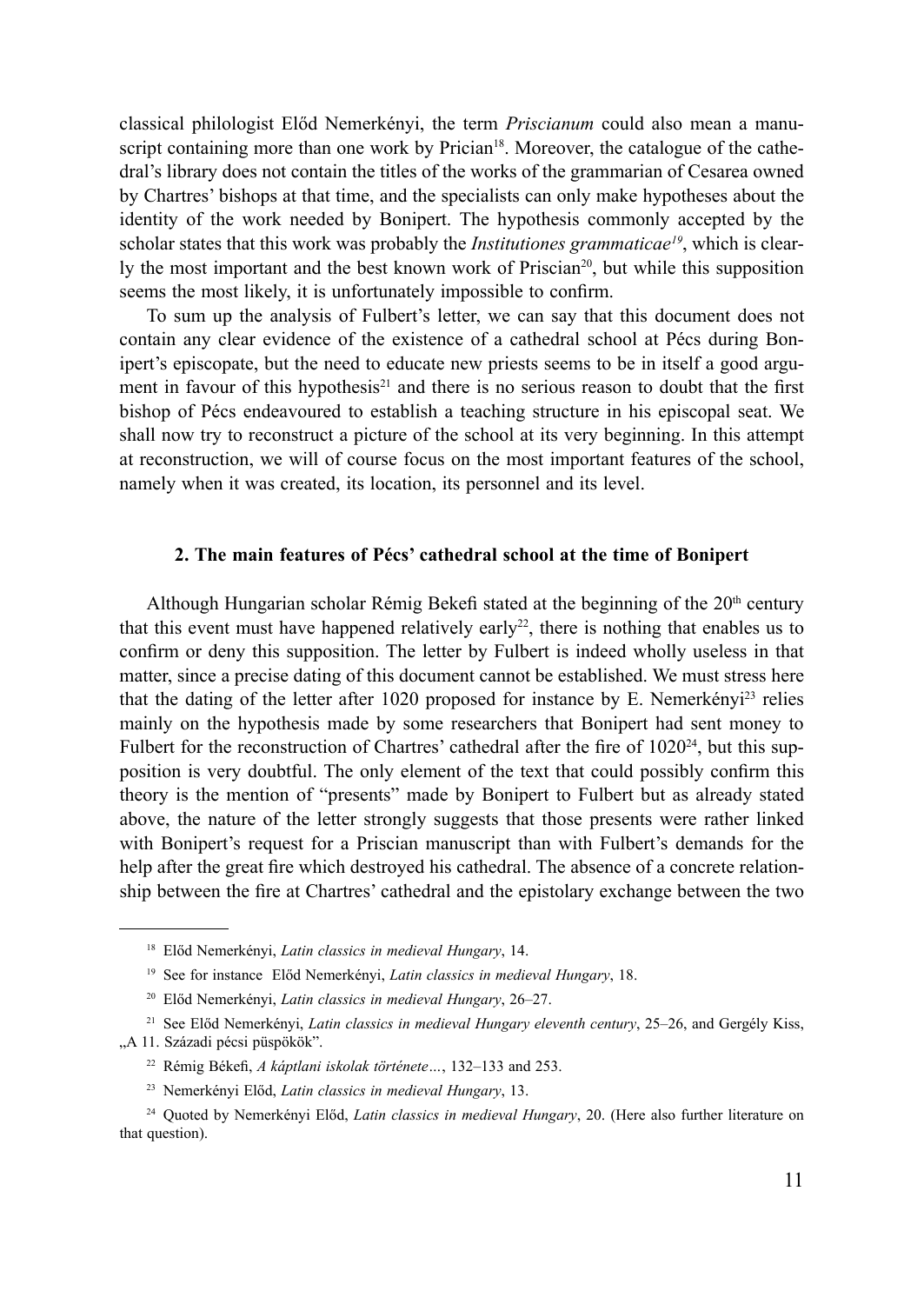bishops thus destroys the main argument for a dating of the letter after in 1020. It seems then, that the safest choice is stick to the broadest proposition, namely the period of the simultaneous episcopates of Fulbert and Bonipert, that is to say between 1009 and  $1028<sup>25</sup>$ ; this scope of dating can also be used for dating the establishment of Pécs cathedral school, although we cannot completely exclude the possibility of a foundation during the last years of Bonipert's episcopate.

Neither the written, nor the archaeological sources provide us with useful information as far as the location of the school is concerned. Looking at analogical and better known cases, we can affirm that according to all probability the school was in the immediate neighbourhood of the bishop's seat, but we have very little information about the episcopal buildings during Bonipert's episcopate<sup>26</sup>. However, it is certain that the Bonipert's seat was located at the north-western corner of the Old Christian cemetery, that is to say not far from the current cathedral  $(12<sup>th</sup>$  century). We can therefore conclude that the school was probably located inside the area that became later walled round and known as the "Bishop's Castle" (*püspökvár*), although it is impossible to be more precise on that topic.

The sources are once more very scarce when it comes to the question of the personnel at the school. No document preserves any of the names of pupils or masters. Moreover, it may be stated that among Bonipert's collaborators, we know only of Hilduin*,* the bearer of Fulbert's letter. Hilduin's intellectual formation in Chartres and his role in the demand of Priscian's manuscript lead us to the conclusion that he was probably a *litteratus*, and it is therefore very tempting to assume that he could have been the school master for some time. Unfortunately, this seductive hypothesis cannot be confirmed by any documentary evidence.

The question of the level of the school is also very problematic. If the book by Priscian asked for by Bonipert was really the *Institutiones grammaticae* and if its really aimed to be used as a textbook for the cathedral school, the request of Pécs' first bishop would then indicate that the pupils of the school already had pretty good skills in Latin grammar, since all the specialists insist on the fact that the use of Priscian's *Institutiones grammaticae* requires a good knowledge of grammar and *trivium*<sup>27</sup>. Unfortunately, this supposition remains rather uncertain, and we should also take into consideration the warning of Előd Nemerkény, who stresses that "the cultural level of the Pécs cathedral school is extremely difficult to establish on the basis of a single book request"<sup>228</sup>.

The present analysis shows clearly that our information about the genesis of Pécs' cathedral school are very fragmentary. We can state that according to all probability the school was founded by Bonipert, first bishop of Pécs, that was it located not far from the current cathedral and could have reached a good level not long after its beginnings. The difficulties concerning the reconstruction of the school's genesis result mainly from the

<sup>25</sup> This dating is also the one proposed in the *DHA:* see *DHA,* document 18, 103, note 1.

<sup>26</sup> See for instance Támas Fedeles and László Koszta, *Pécs (Fünfkirchen) das Bistum und die Bischofss*tadt, im Mittelalter, Vienna 2011, 45, and Gergély Kiss, "A 11. Századi pécsi püspökök".

<sup>27</sup> Előd Nemerkényi, *Latin classics in medieval Hungary*, 26–27.

<sup>28</sup> Előd Nemerkényi, *Latin classics in medieval Hungary*, 27.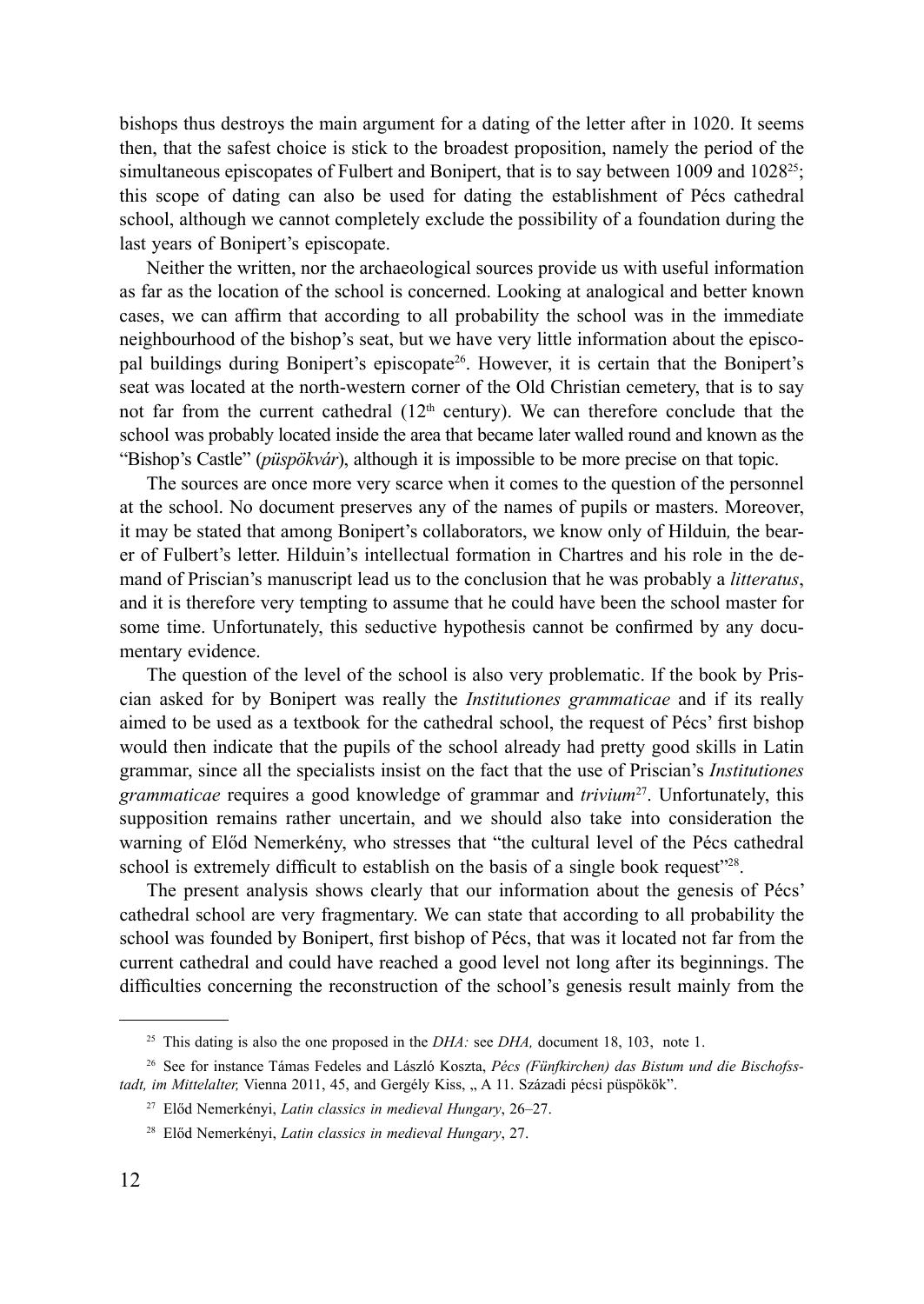fact that the few elements we can deduce come from only one source, namely the letter of Fulbert of Chartres, which should be considered rather as indirect evidence, but proves clearly the existence of strong links between Chartres and Pécs in the intellectual sphere. Moreover, this document also constitutes evidence of Bonipert's great knowledge and of his interest in intellectual matters. We obtain, then, the picture of an erudite, who took great care in the education of his future priests. As stated above, it is possible that Bonipert's concern for education did not only touch the people of his diocese, and we must now turn our attention to the question of the links between Bonipertus and the *Libellus de institutione morum.*

#### **3. Bonipertus and the** *Libellus de institutione morum*

In order to evaluate precisely the validity of the hypothesis which attributes to Bonipert a role in the birth of the *Libellus de institutione morum*, we must sum up briefly the evolution of the discussion concerning the author of this work. The discussion takes its origin in the Hungarian hagiography, since the *Legendae* of Saint Stephen mention that the first king of Hungary was the author of this text<sup>29</sup>, and this point of view was originally accepted by researchers and editors. Later, this hypothesis of Saint Stephen's authorship was replaced by the theory that the Holy Gerard, first bishop of Csanád, was the author of the *Libellus,* but this new supposition is also the result of the influence of Hungarian hagiographical sources, since the *Legenda maior sancti Gehrardi* states that the first bishop of Csanád was Emeric's teacher for some time<sup>30</sup>. This hypothesis was challenged for the first time in the 1960s, when Lajos J. Csóka stated that Thangmar of Hildesheim was the author of the *Libellus* and added that this work showed some striking similarities with Thangmar's works $3<sup>1</sup>$ . This point of view of was questioned some ten years later by György Györffy, who expressed the opinion that the real author was the archbishop Asric<sup>32</sup>. Unfortunately, we do not have any other work written by Asric at our disposal and thus we cannot confirm or exclude this theory by means of comparison of the language. In the 1990s the discussion took a new turn and a new consensus was reached33, since numerous researchers now agree on the fact the *Libellus's* author prob-

<sup>&</sup>lt;sup>29</sup> Read for instance the *Greater legend of Saint Stephen*, chapter 15: ,,... *libellum de institutione morum constituit*…" *Legenda Sancti Stephani Regis major et minor atque legenda ab Hartvico episopo conscripta*, Bartoniek Emma (ed.), *Scriptores Rerum Hungaricarum*, Budapest 1999 (1938)*,* II, 391.

<sup>&</sup>lt;sup>30</sup> Greater legend of Saint Gerard, chapter: 5. "Fecit eum filii sui Hemerici ducis magistrum diebus multis" *Legenda Sancti Gerhardi episcopi*, Madzsar Imre (ed.), *Scriptores Rerum Hungaricarum*, Budapest 1999 [1938]*,* II, 461–506.

<sup>&</sup>lt;sup>31</sup> L. pl.: Csóka J. Lajos "Szent István intelmeinek és törvényeinek szerzősége", Vigília, 29/7 (1964), 453–462. o. Uő.: *A latin nyelvű történeti irodalom kialakulása Magyarországon a XI-XIV. században*, Budapest, 1967. 9–96. o.

<sup>32</sup> Györffy György, *István király és műve,* Budapest, 1977. 370–372. o.

<sup>33</sup> This expression comes from Előd Nemerkényi, *Latin classics in medieval Hungary*… 34. o.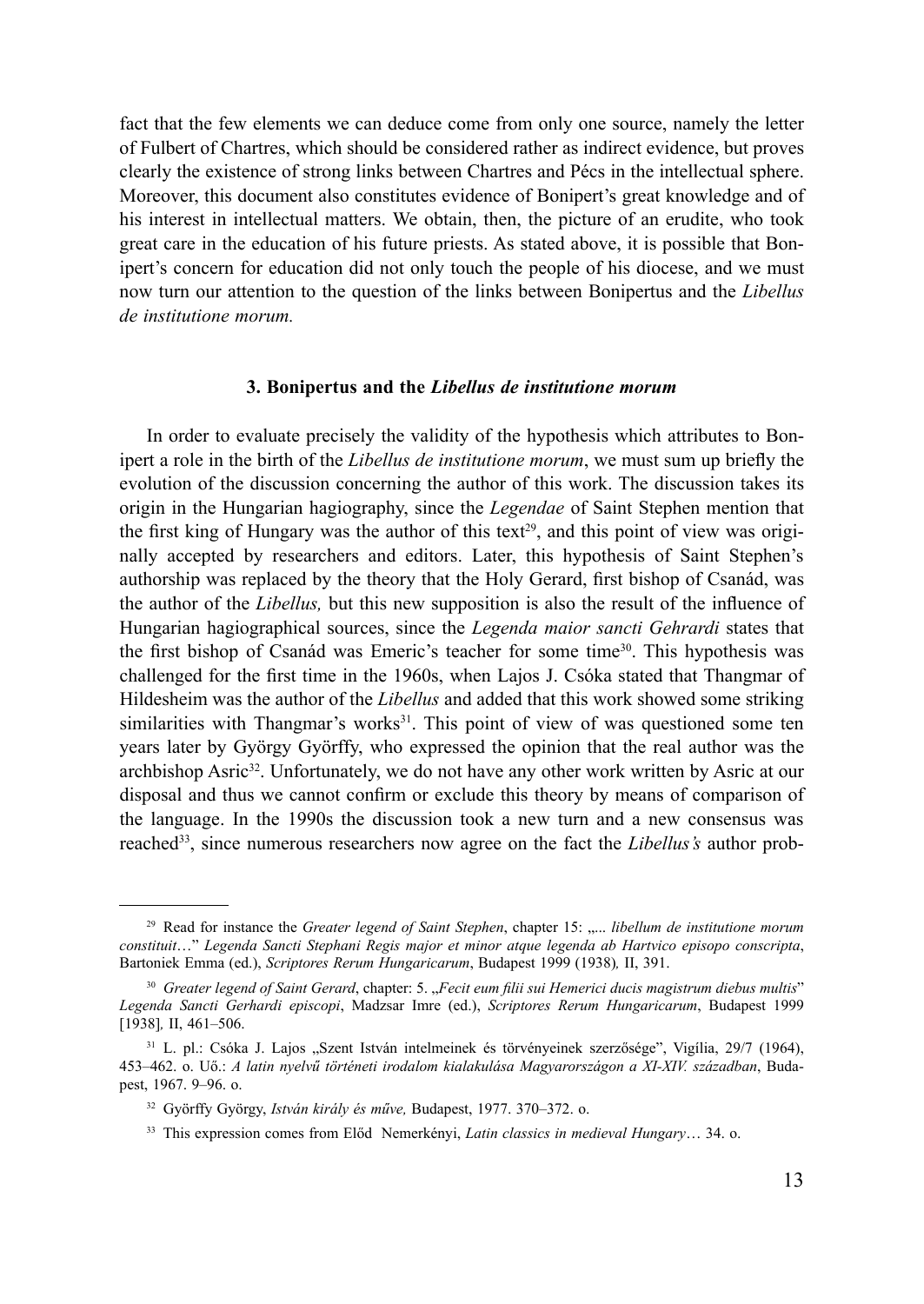ably came from the current area of Northern France, and more precisely from Lorraine<sup>34</sup>.

It should definitely be stressed that the *Libellus* presents numerous similarities with the Carolingian "mirrors of princes" written in today's Northern France, particularly with the works of Hincmar of Reims and of Smaragdus of Saint Mihiel. Some researchers also add that the prose of the *Libellus* shows clear traces of Hincmar of Reims' stylistic influence35. Although a good portion of researchers agree on the fact that the author of *Libellus de institutione morum* was an anonymous clerk of Lotharingian origin but lived in Hungary, some specialists try to identify him among the well-known clerks living in Hungary in the first quarter of the 11th century with connections with today's France. The list of such clerks is not a long one, since it can only include Bonipert and Hilduin. It is true that we cannot establish a direct relationship between them and today's northeastern France, but the strong links existing between Fulbert of Chartres and this region, more precisely with Reims, suggests that such a connection must not be excluded.

However, it should be stressed that we have very little information about the dates and the length of Hilduin's stay in Hungary, and we must add that Bonipert was definitely closer to King Stephen I, especially if we take into consideration the note of the *Catologue of Pécs' bishops* which states that he was the chaplain of the first Hungarian king. In this context, Bonipert seems indeed to be a very credible candidate for authorship of the *Libellus de instutione morum*, but we must stress that this hypothesis is impossible to confirm, since we do not know any work of Bonipert which would enable us to make a comparison of the language. Moreover, this hypothesis is also build on uncertain parameters, like the origin of Pécs' first bishop. One important achievement in the way of resolving the problem of the role played by Bonipert and Hilduin in the genesis of the *Libellus de instutione morum* is the establishment of the existence of linguistic, textual or ideoligical analogies between Chartres' literary production at the times of Fulbert and the *Libellus*. If the answer to this question is positive, it would then constitute a quite solid proof of Bonipert and/or Hilduin's participation in the writing of the *Libellus de instutione morum.*We must stress that some steps have already been taken in this direction, but the question still demands further investigation.

#### **Conclusion**

In spite of its rather hypothetical character, due to the very small amount of documentary evidence preserved, the present study on Bishop Bonipert's intellectual work presents some interesting results. We can indeed conclude that Bonipert was probably highly edu-

<sup>34</sup> See for instance: József Török, "Influenze lotaringe sulla liturgia dell'Europa centrale intorno all'anno Mille.", In: Adriano Caprioli, Luciano Vaccaro, *Storia religiosa dell'Ungheria,* Milan, 1992, 89–101. o. és Péter Kóta, "Intelmek", Gyula Kristó, Pál Engel, Ferenc Makk (szerk.), *Korai magyar történeti lexikon, 9–14. század*, Budapest, 1994, 283.

<sup>35</sup> See for example Előd Nemerkényi, *Latin classics in medieval Hungary*… , 34.